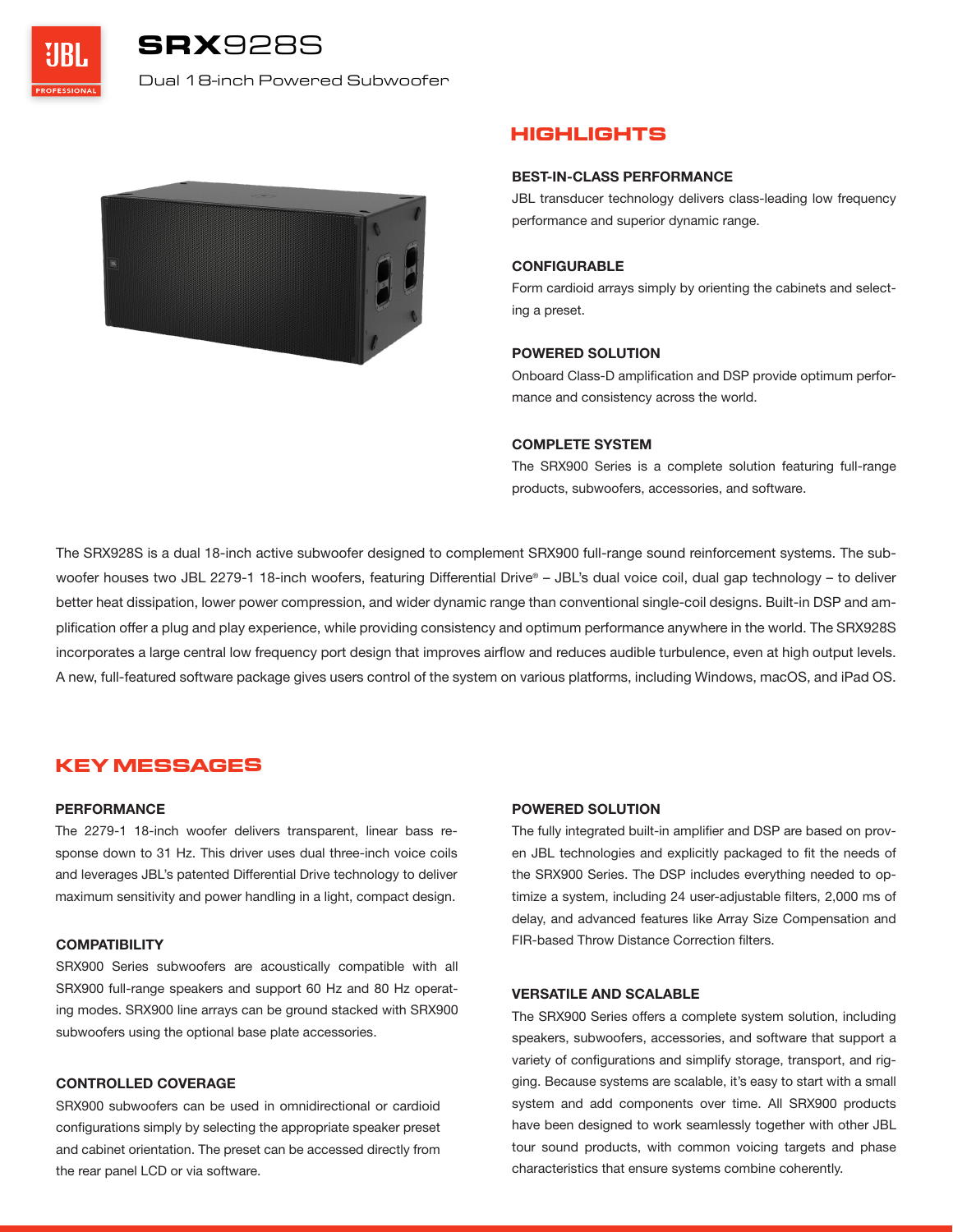# **TECHNICAL SPECIFICATIONS**

| <b>ACOUSTICAL</b>                                                   |                                                                                    |
|---------------------------------------------------------------------|------------------------------------------------------------------------------------|
| <b>Frequency Range</b>                                              | $(-10 dB):$ 31 Hz-100 Hz (Preset: 80 Hz)<br>$(-3 dB):$ 39 Hz-80 Hz (Preset: 80 Hz) |
| Coverage Pattern Options <sup>1</sup> : Omnidirectional or Cardioid |                                                                                    |
| Maximum Peak Output <sup>2</sup> : 140 dB (Preset: 80 Hz)           |                                                                                    |
|                                                                     | <b>System Type:</b> Active Subwoofer                                               |

#### **TRANSDUCERS**

Low Frequency : (2) JBL 2279H-1, 18 in diameter, 8 ohms, dual 3.0 in diameter voice coil, ferrite Differential Drive®

| <b>AUDIO INPUT</b>                    |                                                                                                  |
|---------------------------------------|--------------------------------------------------------------------------------------------------|
|                                       | <b>Input Type:</b> Balanced line level                                                           |
|                                       | <b>Connectors:</b> (2) Neutrik XLR (IN/OUT)                                                      |
|                                       | <b>Nominal Input Sensitivity:</b> +6 dBu (system starts limiting with broadband noise and music) |
| Maximum Input Level: 21 dBu           |                                                                                                  |
| <b>Input Impedance:</b> $100 k\Omega$ |                                                                                                  |

| <b>AMPLIFIER</b>                           |                                                                                      |
|--------------------------------------------|--------------------------------------------------------------------------------------|
|                                            | Type: Class-D                                                                        |
| <b>Number of Channels:</b> (1)             |                                                                                      |
| Continuous Power <sup>3</sup> : 1100 Watts |                                                                                      |
| Peak Power <sup>4</sup> : 2500 Watts       |                                                                                      |
|                                            | <b>Cooling Type:</b> Convection, external aluminum heat sink, internal on-demand fan |



# **USER INTERFACE**

**Type :** LCD screen, encoder, Back button, (4) LED Indicators (3 single, 1 bi-color)

**Footnotes:**

- 1: Based on speaker preset selection and cabinet orientation/configuration.
- 2: Peak, unweighted SPL, measured under **half-space** conditions at 1 meter using broadband pink noise with a 12 dB crest factor and specified preset.
- 3: Bench power: ≥1 sec, 1 kHz, 120 VAC, no DSP, all channels driven. 4: Burst power: ≥20 ms, 1 kHz, 120 VAC, no DSP, all channels driven.
-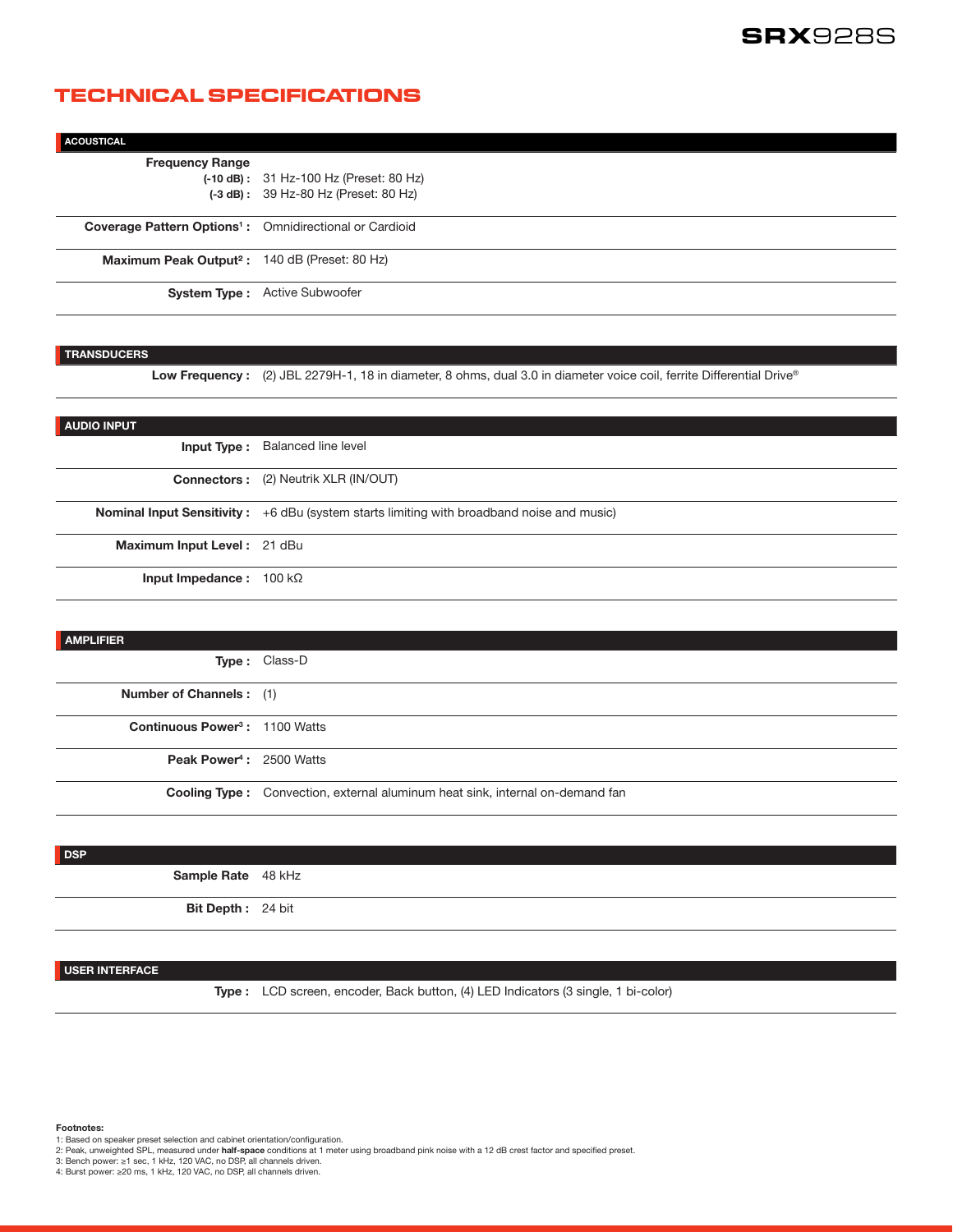# SRX928S

# **NETWORKING**

**Type :** TCP/IP

**Protocol :** Harman HControl **Speed :** Dual 100 Mbps ports

**Connectors :** (2) Neutrik etherCON®

#### **AC POWER**

**Voltage Range**

**Nominal :** 100-240 VAC, 50/60 Hz **Limits :** 80-260 VAC, 50/60 Hz

**Connectors :** Dual (IN/OUT) Neutrik powerCON TRUE1 TOP®

| <b>CURRENT DRAW</b>                              |       |       |       |  |
|--------------------------------------------------|-------|-------|-------|--|
|                                                  |       |       |       |  |
|                                                  | 120 V | 208 V | 240 V |  |
|                                                  |       |       |       |  |
| Standby:                                         | 0.2A  | 0.2A  | 0.2A  |  |
| Idle:                                            | 0.3A  | 0.2A  | 0.2A  |  |
| Continuous <sup>5</sup> :                        | 4.8 A | 2.4A  | 2.1A  |  |
| Maximum Instantaneous Peak <sup>6</sup> : 18.2 A |       | 8.6 A | 7.3 A |  |
| Peak Inrush <sup>7</sup> :                       | 2.9A  | 5.1A  | 5.9 A |  |

#### **PHYSICAL**

|                                           | <b>Enclosure:</b> 18 mm plywood, Black DuraFlex <sup>™</sup> finish, four integral recessed handles            |
|-------------------------------------------|----------------------------------------------------------------------------------------------------------------|
| <b>IP Rating<sup>8</sup>: IP54</b>        |                                                                                                                |
|                                           | Grill : Powder coated 1.8 mm (14-gauge) hex perforated steel with acoustically transparent black cloth backing |
|                                           | <b>Dimensions (H x W x D):</b> 565 mm x 1,205 mm x 681 mm                                                      |
|                                           | 22.2 in x 47.4 in x 26.8 in                                                                                    |
|                                           | <b>Net Weight:</b> 70.3 kg (155 lbs)                                                                           |
| <b>Shipping Weight:</b> 81.8 kg (180 lbs) |                                                                                                                |

# **ORDERING INFORMATION**

# **SKU :** JBL-P3243MX | SRX928S for Global

JBL-P3249MXCN | SRX928S for China

**Included :** (1) SRX928S | (1) Neutrik NAC3FX-W-TOP | (1) Neutrik NAC3MX-W-TOP

#### **Footnotes:**

- 5: System test using IEC shaped pink noise with 9 dB crest factor. System at maximum output without clipping or limiting. Ambient temperature: 20° C. Duration: 5 sec.
- 6: Two-tone, all channels driven, IMD test at maximum power and a duration of 200 ms. 7: Measured RMS inrush current for a 50 ms window.
- 

8: With use of SRX900 RC1 rain cover (JBL-P3239MX) and front face at 0 degrees or greater down angle to allow the cabinet to drain water. Components fully weather rated for indoor or covered outdoor conditions where humidity is nominally under 50% and not local to bodies of corrosive materials.